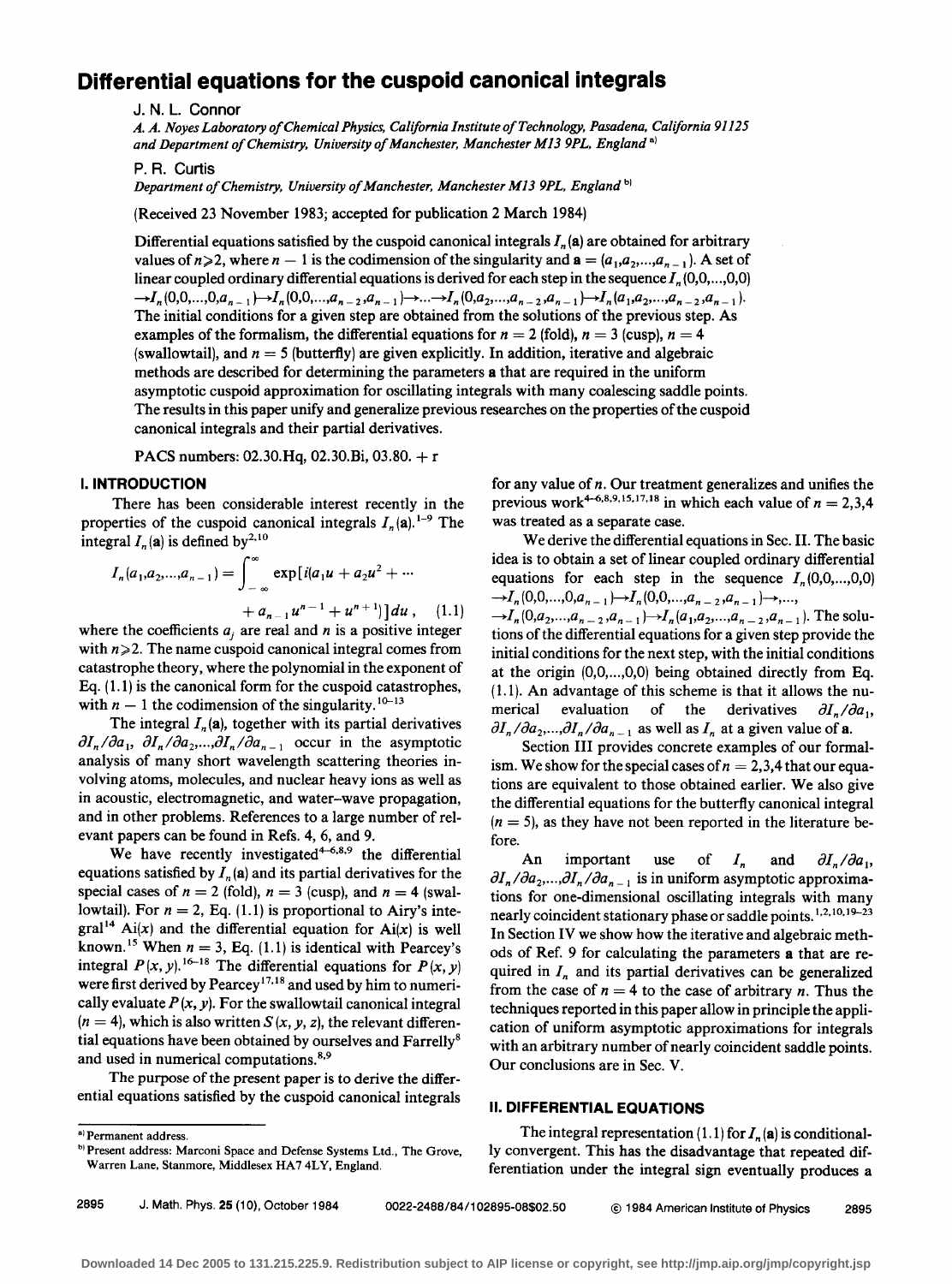divergent integral.<sup>8,24</sup> To avoid this problem, we deform the contour of integration  $C_n$  so that it starts and ends in sectors of the complex *u* plane where the integrand is exponentially small. We can write

$$
I_n(\mathbf{a}) = \int_{C_n} \exp[iP_n(u)] du , \qquad (2.1)
$$

with

$$
P_n(u) = u^{n+1} + \sum_{j=1}^{n-1} a_j u^j.
$$
 (2.2)

When *n* is an even integer, we choose  $C_n$  to start on the ray arg  $u = \pi - \frac{1}{2}\pi/(n+1)$  and finish on the ray arg  $u = \frac{1}{2}\pi/$  $(n + 1)$ . For *n* odd, the contour arg  $u = \pi + \frac{1}{2}\pi/(n + 1)$  to arg  $u = \frac{1}{2}\pi/(n + 1)$  is an appropriate choice for  $C_n$ .<br>We now wish to derive a set of differential equations for

the integration  $I_n(0,0,...,0,0) \rightarrow I_n(a_1,a_2,...,a_{n-2},a_{n-1})$ . To accomplish this we use a sequence of steps  $I_n(0,0,...,0,0)$  $\rightarrow I_n(0,0,...,0,a_{n-1}) \rightarrow I_n(0,0,...,a_{n-2},a_{n-1})$ 

 $\rightarrow$ ,..., $\rightarrow$ *I<sub>n</sub>*(0,*a*<sub>2</sub>,...,*a*<sub>*n*-2</sub>,*a*<sub>*n*-1</sub>) $\rightarrow$ *I<sub>n</sub>*(*a*<sub>1</sub>,*a*<sub>2</sub>,...,*a*<sub>*n*-2</sub>,*a*<sub>*n*-1</sub>), such that in each step k all the  $a_i$  are constant except for  $a_k$ .

We derive the differential equation for the variable  $a_1$ first. From Eq. (2.2) we have

$$
P'_n(u) = (n+1)u^n + \sum_{j=1}^{n-1} ja_j u^{j-1}.
$$
 (2.3)

Now partial differentiation of Eq.  $(2.1)$  with respect to  $a_1$  is equivalent to multiplication of the integrand by *iu.* It then follows from Bleistein<sup>20</sup> that  $I_n(\mathbf{a})$  satisfies the differential equation

$$
P'_{n}\left(-i\frac{\partial}{\partial a_{1}}\right)I_{n}(a_{1},a_{2},...,a_{n-1})=0, \qquad (2.4)
$$

because

$$
\int_{C_n} P'_n(u) \exp[iP_n(u)] du = 0.
$$

The operator in Eq. (2.4) is given explicitly by

$$
P_n'\left(-i\frac{\partial}{\partial a_1}\right) = (-i)^n (n+1) \frac{\partial^n}{\partial a_1^n} + \sum_{j=1}^{n-1} (-i)^{j-1} ja_j \frac{\partial^{j-1}}{\partial a_1^{j-1}}.
$$
 (2.5)

We then obtain from Eq. (2.4) the differential equation for  $I_n$ (a) in the variable  $a_1$ :

$$
\frac{\partial^n I_n}{\partial a_1^n} + \sum_{j=1}^{n-1} (-i)^{j-n-1} \frac{j}{n+1} a_j \frac{\partial^{j-1} I_n}{\partial a_1^{j-1}} = 0 \ . \tag{2.6}
$$

To proceed further we introduce the functions  $I_{n}^{(p)}(a)$ defined by

$$
I_n^{(p)}(\mathbf{a}) = \frac{\partial^p I_n(\mathbf{a})}{\partial a_1^p}, \quad p = 0, 1, \dots
$$
 (2.7)

with the convention that

$$
I_n^{(0)}(\mathbf{a})=I_n(\mathbf{a})
$$

and

$$
I_n^{(p)}(\mathbf{a})\equiv 0 \quad \text{when } p < 0.
$$

For  $n = 4$  (swallowtail canonical integral),  $I_4^{(1)}$  and  $I_4^{(2)}$  are the same as the functions  $H$  and  $G$ , respectively, that were

2896 J. Math. Phys., Vol. 25, No.10, October 1984

introduced in Ref. 8. Our strategy now is to derive sets of coupled linear ordinary differential equations for each of the variables  $a_2, a_3, \ldots, a_{n-1}$  in which the  $I_n^{(p)}$  are treated as independent functions.

Differentiating Eq. (2.6) p times with respect to  $a_1$  with  $p = 0, 1, \dots, n-2$  gives

$$
\frac{\partial^n I_n^{(p)}}{\partial a_1^n} + \sum_{j=1}^{n-1} (-i)^{j-n-1} \frac{j}{n+1} a_j \frac{\partial^{j-1} I_n^{(p)}}{\partial a_1^{j-1}} + (-i)^{-n} \frac{p}{n+1} I_n^{(p-1)} = 0, \quad p = 0, 1, ..., n-2. (2.8)
$$

Next we use differential identities satisfied by  $I_n^{(p)}$  to change the integration variable from  $a_1$  to the variable  $a_i$ ,  $j = 2,3,...,n - 1$ .

From the integral representation (2.1) for  $I_n(\mathbf{a})$  we deduce that

that  

$$
I_n^{(p)}(\mathbf{a}) = i^p \int_{C_n} u^p \exp[i P_n(u)] du, \quad p = 0, 1, ... \qquad (2.9)
$$

and differentiation of this equation *q* times  $(q = 0,1,2,...)$ 

with respect to 
$$
a_j
$$
 gives  
\n
$$
\frac{\partial^q I_n^{(p)}}{\partial a_j^q} = i^{p+q} \int_{C_n} u^{p+jq} \exp[iP_n(u)] du,
$$
\n
$$
p, q = 0, 1, ..., j = 1, 2, ..., n - 1.
$$
\n(2.10)

If we change labels 
$$
p \rightarrow r
$$
,  $q \rightarrow s$ ,  $j \rightarrow l$  in Eq. (2.10) we have  
\n
$$
\frac{\partial^s I_n^{(r)}}{\partial a_l^s} = i^{r+s} \int_{C_n} u^{r+ls} \exp[iP_n(u)] du,
$$
\n
$$
r,s = 0,1,..., l = 1,2,...,n-1.
$$
\n(2.11)

It is now clear that if *r* is chosen to be

$$
r=p+jq-ls,
$$

then we obtain from Eqs.  $(2.10)$  and  $(2.11)$  the identity

$$
\frac{\partial^{q} I_{n}^{(p)}}{\partial a_{j}^{q}} = i^{q(1-j)-s(1-l)} \frac{\partial^{q} I_{n}^{(p+jq-ls)}}{\partial a_{l}^{s}}, \quad p,q,s = 0,1,...,j,l = 1,2,...,n-1.
$$
\n(2.12)

This relation lets us change from the variable  $a_i$  on the lefthand side to the variable  $a<sub>l</sub>$  on the right-hand side. For example for the case  $j = 1$  required below we have

$$
\frac{\partial^{q} I_{n}^{(p)}}{\partial a_{1}^{q}} = i^{s(l-1)} \frac{\partial^{s} I_{n}^{(p+q-ls)}}{\partial a_{1}^{s}}, \quad p,q,s = 0,1,..., \newline \hspace*{1.5cm} p,q,s = 0,1,..., \newline (2.13)
$$

The relation (2.12) encompasses a large number of individual identities. For the swallowtail case  $n = 4$  some of them are reported in Ref. 8.

We next return to the differential equation (2.8) for  $I_n^{(p)}$ and set

 $a_j = 0$  for  $j < l$  with  $l = 1, 2, ..., n - 1$ . (2.14) In addition for each  $l$  we only keep terms which have  $p = 0, 1, ..., l-1$ . We obtain

$$
\frac{\partial^n I_n^{(p)}}{\partial a_1^n} + \sum_{j=1}^{n-1} (-i)^{j-n-1} \frac{j}{n+1} a_j \frac{\partial^{j-1} I_n^{(p)}}{\partial a_1^{j-1}} + (-i)^{-n} \frac{p}{n+1} I_n^{(p-1)} = 0,
$$
  
\n
$$
a_j = 0 \text{ for } j < l, \ p = 0, 1, \dots, l-1, \ l = 1, 2, \dots, n-1.
$$
\n(2.15)

J. N. L. Connor and P.R. Curtis 2896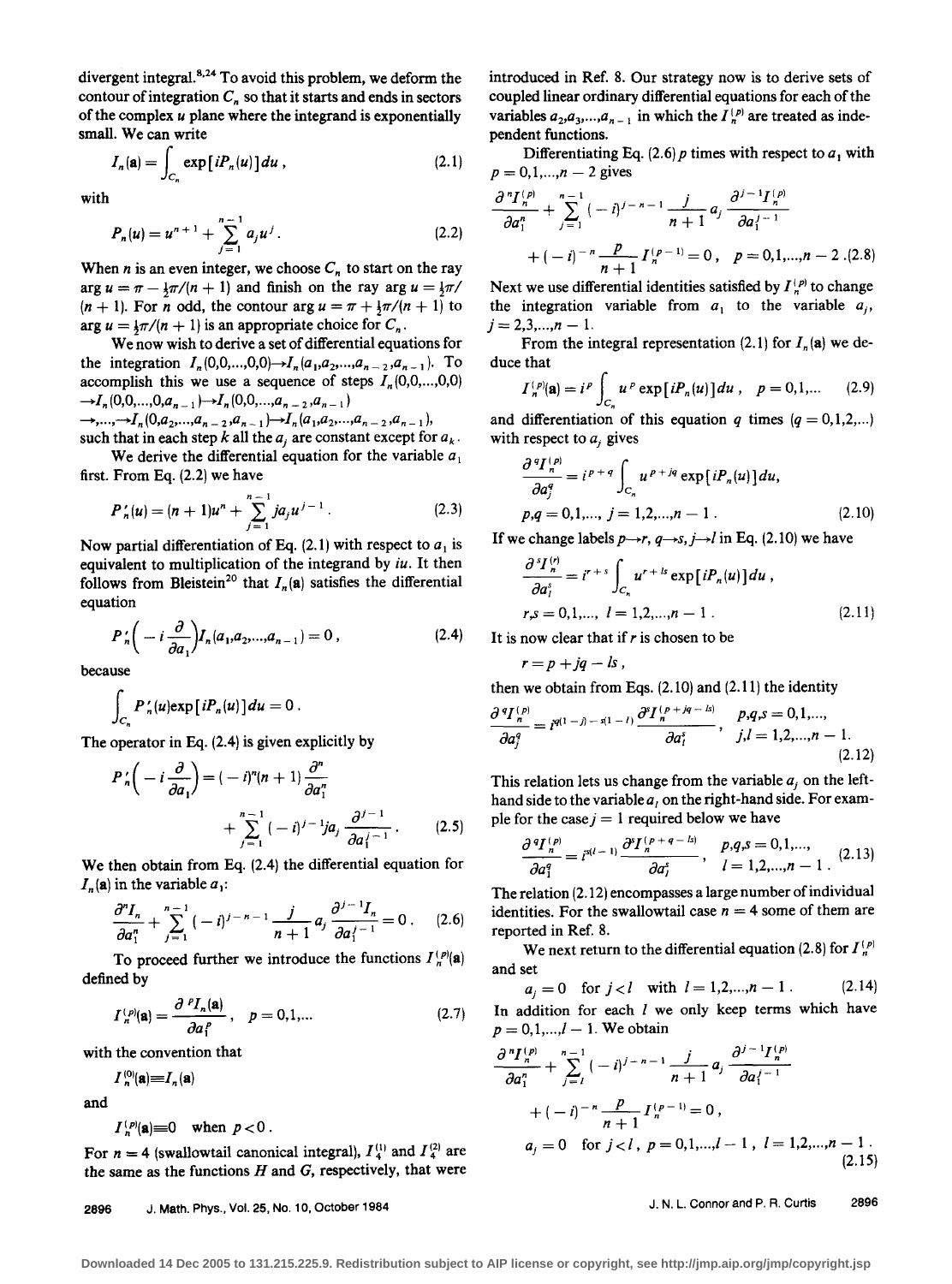We next wish to convert Eq. (2.15) into a set of differential equations with respect to  $a<sub>l</sub>$  using the identity (2.13). However, inspection of Eq.  $(2.13)$  shows that for fixed  $p,q,l$  there is still a choice to be made for *s*. We choose *s* so that the superscript  $k = p + q - ls$  on the right-hand side of Eq. (2.13) is zero or is the smallest possible integer for a given  $p,q,l$ . We choose *s* in this way because it introduces the minimum number of independent functions  $I_n^{(k)}$  into Eq. (2.15) when the identity (2.13) is used. Our choice for *sis* automatically satisfied if for a given  $p,q,l$  we calculate it from the equation

$$
s_q = \text{int}[(p+q)/l], \qquad (2.16)
$$

where int  $=$  integer part of. Note that  $s<sub>q</sub>$  is also a function of *p* and/, but this has not been indicated explicitly in Eq. (2.16) in order to simplify the notation.

With this choice for *s*, Eq. (2.13) becomes for  $q = n$ 

$$
\frac{\partial^n I_n^{(p)}}{\partial a_1^n} = i^{s_n(l-1)} \frac{\partial^{s_n} I_n^{(p+n-ls_n)}}{\partial a_l^{s_n}}, \quad p = 0,1,..., l = 1,2,...,n-1 , \qquad (2.17)
$$

where

$$
s_n = \text{int}\left(\frac{p+n}{l}\right). \tag{2.18}
$$

We now use the identity (2.17) to change variable from  $a_1$  to  $a_1$  in Eq. (2.15) obtaining

$$
\frac{\partial^{s_n} I_n^{(n+p-k_n)}}{\partial a_1^{s_n}} + \sum_{j=1}^{n-1} i^{s_{j-1}-s_n/(l-1)+n+1-j} \frac{j}{n+1}
$$
  
\n
$$
\times a_j \frac{\partial^{s_{j-1}} I_n^{(j-1+p-k_{j-1})}}{\partial a_j^{s_{j-1}}}
$$
  
\n
$$
+ i^{n-s_n(l-1)} \frac{p}{n+1} I_n^{(p-1)} = 0
$$
\n(2.19)

 $a_i = 0$  for  $j < l$ ,  $p = 0, 1, \ldots, l-1$ ,  $l = 1, 2, \ldots, n-1$ , and

$$
\int_{S_{j-1}}^d = \text{int}[(p+j-1)/l]. \tag{2.20}
$$

Equation (2.19) is the main result of this paper. It represents  $n - 1$  sets of coupled ordinary linear differential equations. Each set involves only a single variable  $a_i$  with the condition  $a<sub>i</sub> = 0$  for  $j < l$ . For each value of *l*, there are *l* equations  $(p = 0, 1, \ldots, l - 1)$  which contain l independent functions  $I^{(p)}$ .

Equation (2.19) represents sufficient equations to evaluate  $I_n$  and  $\partial I_n / \partial a_1, \partial I_n / \partial a_2, \ldots, \partial I_n / \partial a_{n-1}$  at any point  $(a_1, a_2, \ldots, a_{n-1})$ . The procedure to accomplish this is as follows

(a) Set  $I = n - 1$  in Eq. (2.19). This gives a set of  $n - 1$ differential equations in the variable  $a_{n-1}$  with  $a_1 = a_2 = \cdots = a_{n-2} = 0.$ 

(b) Evaluate  $I_n^{(p)}$  at the origin (0,0,...,0) for all required values of  $p = 0, 1, \dots, n - 1$  (see below). This supplies all the necessary initial conditions at the origin for Eq. (2.19) with  $l=n-1$ .

(c) Integrate numerically from  $(0,0,...,0,0)$  to  $(0,0,...,0,a_{n-1})$  using a standard integration routine for coupled ordinary linear differential equations.

(d) Set  $l = n - 2$  in Eq. (2.19). This gives a set of  $n - 2$ differential equations in the variable  $a_{n-2}$  with  $a_i = 0$  for  $j < n - 2$ .

(e) Use the identity (2.12) to transform the solutions at  $(0,0,...,0,a_{n-1})$  obtained in step (c) into initial conditions for Eq. (2.19) with  $l = n - 2$  [step (d)].<br>(f) Integrate from

(f) Integrate from  $(0,0,...,0,0,a_{n-1})$  to  $(0,0,...,0,a_{n-2},a_{n-1}).$ 

(g) Repeat steps (d), (e), (f) for  $l = n - 3, n - 4, ..., 3, 2$ . We have now reached the point  $(0, a_2, a_3, ..., a_{n-2}, a_{n-1})$ .

(h) Finally set  $I = 1$  and integrate Eq. (2.19) [which is now equivalent to Eq.  $(2.6)$ ] from  $(0,a_2,...,a_{n-1})$  to  $(a_1, a_2, \ldots, a_{n-1})$  using as initial conditions the solutions from the previous integration step together with Eq. (2.12). At  $(a_1, a_2, \ldots, a_{n-1})$  we have now evaluated  $I_n$ . Its derivatives  $\partial I_n/\partial a_1, \partial I_n/\partial a_2, \ldots, \partial I_n/\partial a_{n-1}$  are obtained from the solutions of Eq. (2.19) together with the identity (2.17).

In step (b), it is necessary to calculate the initial conditions at the origin  $(0,0,...,0)$  for Eq.  $(2.19)$  with  $l = n - 1$ . The allowed values of *p* in this case are  $p = 0, 1, \dots, n - 2$ . If we evaluate the superscripts  $s_n$ ,  $n + p - (n - 1)s_n$ ,  $s_{n-2}$ , and  $n-2 + p - (n- 1)s_{n-2}$  in Eq. (2.19) then it is found that the set of differential equations for  $l = n - 1$  consists of terms of the form

$$
\frac{\partial I_n^{(p)}}{\partial a_{n-1}}, \quad p = 0, 1, ..., n-2 \quad \text{and} \quad \frac{\partial^2 I_n^{(0)}}{\partial a_{n-1}^2}, \quad (2.21)
$$

where the term of second order comes from  $p = n - 2$ . The initial conditions at the origin that we must calculate are therefore, of the form

$$
I_n^{(p)}
$$
,  $p = 0, 1, ..., n - 2$  and  $\frac{\partial I_n^{(0)}}{\partial a_{n-1}}$ . (2.22)

However Eqs. (2.1) and (2.9) show that

$$
\frac{\partial I_n^{(0)}}{\partial a_{n-1}} = -i^{-n} I_n^{(n-1)}.
$$
\n(2.23)

Hence, we can fix the initial conditions at the origin for Eq.  $(2.19)$  with  $l = n - 1$  provided we can calculate

$$
I_n^{(p)}(0,0,...,0), \quad p=0,1,...,n-1.
$$
 (2.24)

Now Eq. (2.9) shows that

 $I_n^{(p)}(0,0,...,0)$ 

$$
= ip \int_{-\infty}^{\infty} up \exp(iun+1) du , p = 0,1,...,n-1, (2.25)
$$

which can be written in the alternative form

$$
I_n^{(p)}(0,0,...,0) = i^p \int_0^\infty u^p \exp(iu^{n+1}) du
$$
  
+  $(-1)^{p} i^p \int_0^\infty u^p \exp(i(-1)^{n+1} u^{n+1}) du$ ,  
 $p = 0,1,...,n-1$ . (2.26)

The integrals in Eq. (2.26) can now be evaluated with the help of the results<sup>25,26</sup>

$$
\int_0^\infty u^p \exp(iu^{n+1}) du
$$
  
= 
$$
\frac{1}{n+1} \Gamma\left(\frac{p+1}{n+1}\right) \exp\left[i\frac{\pi}{2}\left[\frac{p+1}{n+1}\right]\right],
$$
  

$$
p = 0, 1, ..., n-1, \qquad (2.27)
$$

and

J. N. L. Connor and P. R. Curtis 2897

2897 J. Math. Phys., Vol. 25, No. 10, October 1984

**Downloaded 14 Dec 2005 to 131.215.225.9. Redistribution subject to AIP license or copyright, see http://jmp.aip.org/jmp/copyright.jsp**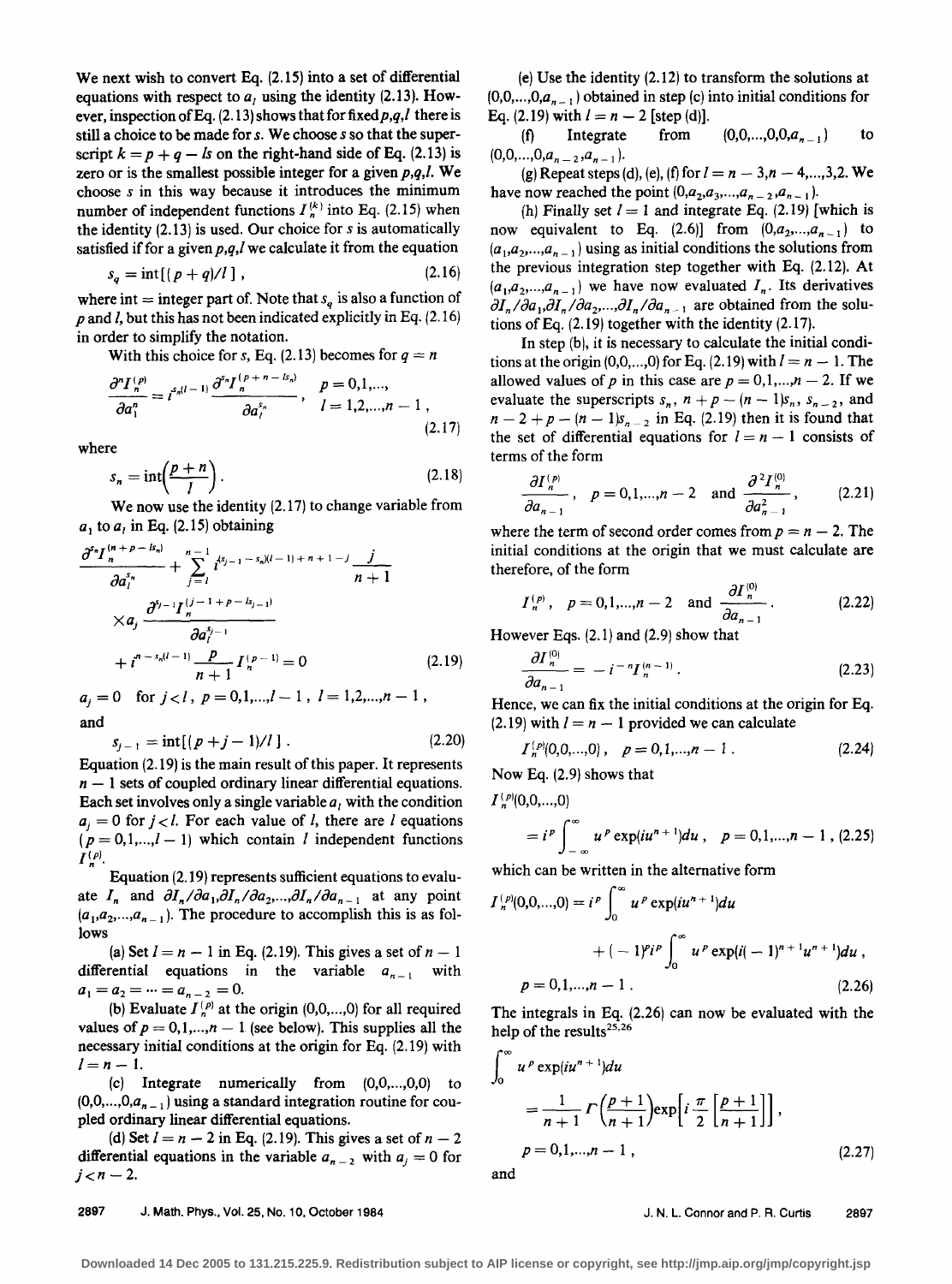$$
\int_0^{\infty} u^p \exp(-iu^{n+1}) du
$$
  
=  $\frac{1}{n+1} \Gamma\left[\frac{p+1}{n+1}\right] \exp\left[-i \frac{\pi}{2} \left[\frac{p+1}{n+1}\right]\right]$ . (2.28)  
 $p = 0, 1, ..., n-1$ .

Consider first the case  $n = 2m$  = even positive integer. Applying Eqs. (2.27) and (2.28) to Eq. (2.26) shows that  $I_{2m}^{(p)}(0,0,...,0)$ 

$$
= \frac{2}{2m+1} \Gamma\left[\frac{p+1}{2m+1}\right] \cos\left[\frac{\pi}{2}\left[\frac{p+1}{2m+1}+p\right]\right],
$$
  
m = 1,2,..., p = 0,1,...,2m - 1. (2.29)

Next consider the case  $n = 2m + 1 =$ odd positive integer. If  $p = 2q + 1$  = odd positive integer, then the integrand of Eq. (2.25) is an odd function of *u* and

$$
I_{2m+1}^{(2q+1)}(0,0,...,0) = 0, \quad m = 1,2,..., q = 0,1,...,m-1
$$
\n(2.30)

If however,  $p = 2q$  = even integer, then Eqs. (2.26) and (2.27) give

$$
I_{2m+1}^{(2q)}(0,0,...,0) = \frac{1}{m+1} \Gamma\left[\frac{2q+1}{2m+2}\right]
$$
  
× $\exp\left[i\frac{\pi}{2}\left[\frac{2q+1}{2m+2}+2q\right]\right]$ ,  
 $m = 1,2,..., q = 0,1,...,m$ . (2.31)

An alternative way of deriving Eqs. (2.29)-(2.31) is from the exact series representation of  $I_n(a_1, a_2, \ldots, a_{n-1})$  obtained in Ref. 2.

### **Ill. EXAMPLES**

In this section we consider in more detail the cases  $n = 2$  (fold),  $n = 3$  (cusp),  $n = 4$  (swallowtail), and  $n = 5$ (butterfly). We verify that Eq. (2.19) is equivalent to known results for  $n = 2,3,4$ . The differential equations we derive for the butterfly canonical integral  $(n = 5)$  are new and have not been reported in the literature before. In order to write down explicitly the differential equations contained in Eq. (2.19) for a given value of *n,* we have written a simple symbolic algebraic computer program based on the FORMAT statements of FORTRAN.

### A. The fold canonical integral  $\frac{1}{2}(a_1)$

 $\sim$  100  $\mu$ 

We have  $n = 2$  so that  $l = 1$ ,  $p = 0$  and Eq. (2.19) be-

comes  
\n
$$
\frac{d^2 I_2^{(0)}}{d a_1^2} - \frac{1}{3} a_1 I_2^{(0)} = 0.
$$
\n(3.1)

The fold integral  $I_2(a_1)$  is related to the Airy integral Ai( $a_1$ ) by

$$
I_2(a_1) = (2\pi/3^{1/3}) \text{Ai}(a_1/3^{1/3}),
$$

and if we set  $a_1 = x$ , Eq. (3.1) becomes

$$
\frac{d^2\text{ Ai}(x)}{dx^2} - x\text{ Ai}(x) = 0 ,
$$

which is a well-known result.<sup>15</sup>

### **B. The cusp canonical integral**  $\ell_3(a_1, a_2)$

In this case  $n = 3$  and either  $l = 2$ ,  $p = 0, 1$  with  $a_1 = 0$ or  $l = 1, p = 0$ . The differential equations obtained from Eq. (2.19) are for  $l = 2, p = 0$ 

$$
\frac{\partial I_3^{(1)}}{\partial a_2} + i \frac{1}{2} a_2 I_3^{(1)} = 0 \,, \quad a_1 = 0 \tag{3.2}
$$

for  $l = 2, p = 1$ ,

$$
\frac{\partial^2 I_3^{(0)}}{\partial a_2^2} + i \frac{1}{2} a_2 \frac{\partial I_3^{(0)}}{\partial a_2} + i \frac{1}{4} I_3^{(0)} = 0 \,, \quad a_1 = 0 \tag{3.3}
$$

and for  $l = 1$ ,  $p = 0$ 

$$
\frac{\partial^3 I_3^{(0)}}{\partial a_1^3} - i \frac{1}{4} a_1 I_3^{(0)} - \frac{1}{2} a_2 \frac{\partial I_3^{(0)}}{\partial a_1} = 0.
$$
 (3.4)

The cusp canonical integral  $I_3(a_1,a_2)$  is the same as Pearcey's integral  $P(x, y)$  provided we set  $x = a_2, y = a_1$  and Eqs. (3.2)-(3.4) are identical with Eqs. (2.12), (2.13), and (2.3), respectively, of Ref. 8.

Note that Eqs. (3.2) and (3.3) for  $I_3^{(1)}$  and  $I_3^{(0)}$  are not coupled together. Because of this we can solve Eq. (3.2) for the boundary condition  $\partial P(0, y)/\partial y = 0$  at  $y = 0$  [see Eq. (2.30)] obtaining

$$
\left. \frac{\partial P(x, y)}{\partial y} \right|_{y=0} = 0 \,.
$$
 (3.5)

This result also follows immediately from Eq. (1.1). Equation (3.5) is one of the initial conditions required for Eq. (3.4). The two remaining initial conditions can also be obtained explicitly from Eq.  $(3.3)$  in terms of Bessel functions of orders  $\pm \frac{1}{4}$  and  $\pm \frac{3}{4}$  and argument  $x^2/8$  [see Eqs. (5) and (8) of Ref. 5].

### **C. The swallowtail canonical integral /4(a<sub>1</sub>,a<sub>2</sub>,a<sub>3</sub>)**

When  $n = 4$ , we have the following possibilities

$$
l = 3
$$
,  $p = 0,1,2$  with  $a_1 = a_2 = 0$ ,  
\n $l = 2$ ,  $p = 0,1$  with  $a_1 = 0$ ,  
\n $l = 1$ ,  $p = 0$ .

Equation (2.19) then yields the following differential equations: for  $l=3$ 

$$
(p = 0) \quad \frac{\partial I_4^{(1)}}{\partial a_3} + \frac{3}{5} a_3 I_4^{(2)} = 0,
$$
\n
$$
(p = 1) \quad \frac{\partial I_4^{(2)}}{\partial a_3} - \frac{3}{5} a_3 \frac{\partial I_4^{(0)}}{\partial a_3} - \frac{1}{5} I_4^{(0)} = 0,
$$
\n
$$
(p = 2) \quad \frac{\partial^2 I_4^{(0)}}{\partial a_3^2} + \frac{3}{5} a_3 \frac{\partial I_4^{(1)}}{\partial a_3} + \frac{2}{5} I_4^{(1)} = 0,
$$
\n
$$
(3.6)
$$

2898 J. Math. Phys., Vol. 25, No. 10, October 1984 J. N. L. Connor and P. A. Curtis 2898

**Downloaded 14 Dec 2005 to 131.215.225.9. Redistribution subject to AIP license or copyright, see http://jmp.aip.org/jmp/copyright.jsp**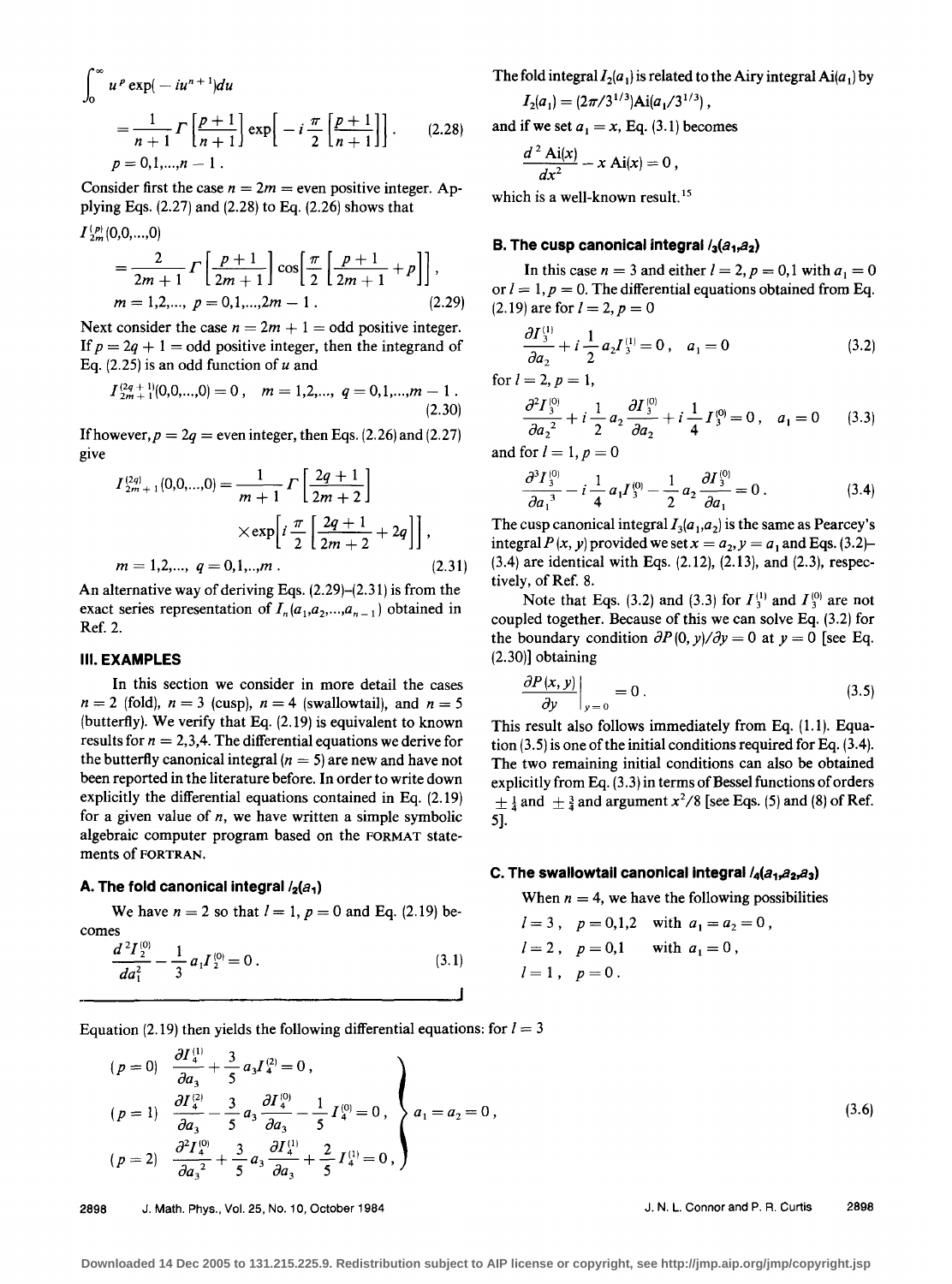for  $l=2$ 

$$
(p = 0) \quad \frac{\partial^2 I_4^{(0)}}{\partial a_2^2} + i \frac{2}{5} a_2 I_4^{(1)} + i \frac{3}{5} a_3 \frac{\partial I_4^{(0)}}{\partial a_2} = 0,
$$
\n
$$
(p = 1) \quad \frac{\partial^2 I_4^{(1)}}{\partial a_2^2} - \frac{2}{5} a_2 \frac{\partial I_4^{(0)}}{\partial a_2} + i \frac{3}{5} a_3 \frac{\partial I_4^{(1)}}{\partial a_2} - \frac{1}{5} I_4^{(0)} = 0,
$$
\n
$$
(3.7)
$$

and for  $l = 1, p = 0$ 

$$
\frac{\partial^4 I_4^{(0)}}{\partial a_1^4} + \frac{1}{5} a_1 I_4^{(0)} - i \frac{2}{5} a_2 \frac{\partial I_4^{(0)}}{\partial a_1} - \frac{3}{5} a_3 \frac{\partial^2 I_4^{(0)}}{\partial a_1^2} = 0.
$$
\n(3.8)

In previous work<sup>8,9,27</sup> the swallowtail canonical integral has been denoted  $S(x, y, z)$  so we must make the correspondences  $a_1 = z$ ,  $a_2 = y$ ,  $a_3 = x$ . Equations (3.6)–(3.8) are equivalent to those reported in Secs. 3.2–3.5 of Ref. 8 if it is also noted that  $H = I<sub>4</sub><sup>(1)</sup>$  and  $G = I<sub>4</sub><sup>(2)</sup>$ .

# **D. The butterfly canonical integral** /<sub>5</sub>(a<sub>1</sub>, a<sub>2</sub>, a<sub>3</sub>, a<sub>4</sub>)

We now have  $n = 5$  and the possible values for  $l$  and  $p$  are

$$
l = 4
$$
,  $p = 0,1,2,3$  with  $a_1 = a_2 = a_3 = 0$ ,  
\n $l = 3$ ,  $p = 0,1,2$  with  $a_1 = a_2 = 0$ ,  
\n $l = 2$ ,  $p = 0,1$  with  $a_1 = 0$ ,  
\n $l = 1$ ,  $p = 0$ .

From Eq. (2.19) we can obtain the following sets of differential equations: for  $I = 4$ 

$$
(p = 0) \quad \frac{\partial I_{5}^{(1)}}{\partial a_{4}} - i \frac{2}{3} a_{4} I_{5}^{(3)} = 0,
$$
\n
$$
(p = 1) \quad \frac{\partial I_{5}^{(2)}}{\partial a_{4}} - \frac{2}{3} a_{4} \frac{\partial I_{5}^{(0)}}{\partial a_{4}} - \frac{1}{6} I_{5}^{(0)} = 0,
$$
\n
$$
(p = 2) \quad \frac{\partial I_{5}^{(3)}}{\partial a_{4}} - \frac{2}{3} a_{4} \frac{\partial I_{5}^{(1)}}{\partial a_{4}} - \frac{1}{3} I_{5}^{(1)} = 0,
$$
\n
$$
(p = 3) \quad \frac{\partial^{2} I_{5}^{(0)}}{\partial a_{4}^{2}} - i \frac{2}{3} a_{4} \frac{\partial I_{5}^{(2)}}{\partial a_{4}} - i \frac{1}{2} I_{5}^{(2)} = 0,
$$
\n
$$
(p = 4) \quad \frac{\partial^{2} I_{5}^{(0)}}{\partial a_{4}^{2}} - i \frac{2}{3} a_{4} \frac{\partial I_{5}^{(2)}}{\partial a_{4}} - i \frac{1}{2} I_{5}^{(2)} = 0,
$$
\n
$$
(p = 5) \quad \frac{\partial^{2} I_{5}^{(0)}}{\partial a_{4}^{2}} - i \frac{2}{3} a_{4} \frac{\partial I_{5}^{(2)}}{\partial a_{4}} - i \frac{1}{2} I_{5}^{(2)} = 0,
$$
\n
$$
(p = 6) \quad \frac{\partial I_{5}^{(3)}}{\partial a_{4}^{2}} - i \frac{2}{3} a_{4} \frac{\partial I_{5}^{(2)}}{\partial a_{4}^{2}} - i \frac{1}{2} I_{5}^{(2)} = 0,
$$
\n
$$
(p = 7) \quad \frac{\partial I_{5}^{(3)}}{\partial a_{4}^{2}} - i \frac{\partial I_{5}^{(3)}}{\partial a_{4}^{2}} - i \frac{\partial I_{5}^{(2)}}{\partial a_{4}^{2}} - i \frac{\partial I_{5}^{(3)}}{\partial a_{4}^{2}} - i \frac{\partial I_{5}^{(3)}}{\partial a_{4}^{2}} - i \frac{\partial I_{5}^{(3)}}{\partial a_{4}^{2}} - i \frac{\partial I_{5}^{(3)}}{\partial a_{4}^{
$$

for  $l= 3$ 

$$
(p = 0) \quad \frac{\partial I_5^{(2)}}{\partial a_3} + i \frac{1}{2} a_3 I_5^{(2)} - \frac{2}{3} a_4 \frac{\partial I_5^{(0)}}{\partial a_3} = 0,
$$
\n
$$
(p = 1) \quad \frac{\partial^2 I_5^{(0)}}{\partial a_3^2} + i \frac{1}{2} a_3 \frac{\partial I_5^{(0)}}{\partial a_3} + \frac{2}{3} a_4 \frac{\partial I_5^{(1)}}{\partial a_3} + i \frac{1}{6} I_5^{(0)} = 0,
$$
\n
$$
(p = 2) \quad \frac{\partial^2 I_5^{(1)}}{\partial a_3^2} + i \frac{1}{2} a_3 \frac{\partial I_5^{(1)}}{\partial a_3} + \frac{2}{3} a_4 \frac{\partial I_5^{(2)}}{\partial a_3} + i \frac{1}{3} I_5^{(1)} = 0,
$$
\n
$$
(3.10)
$$

for  $l= 2$ 

$$
(p = 0) \quad \frac{\partial^2 I_5^{(1)}}{\partial a_2^2} - \frac{1}{3} a_2 I_5^{(1)} - \frac{1}{2} a_3 \frac{\partial I_5^{(0)}}{\partial a_2} + i \frac{2}{3} a_4 \frac{\partial I_5^{(1)}}{\partial a_2} = 0,
$$
\n
$$
(p = 1) \quad \frac{\partial^3 I_5^{(0)}}{\partial a_2^3} - \frac{1}{3} a_2 \frac{\partial I_5^{(0)}}{\partial a_2} + i \frac{1}{2} a_3 \frac{\partial I_5^{(1)}}{\partial a_2} + i \frac{2}{3} a_4 \frac{\partial^2 I_5^{(0)}}{\partial a_2^2} - \frac{1}{6} I_5^{(0)} = 0,
$$
\n
$$
(3.11)
$$

2899 J. Math. Phys., Vol. 25, No. 10, October 1984 J. N. L. Connor and P. R. Curtis 2899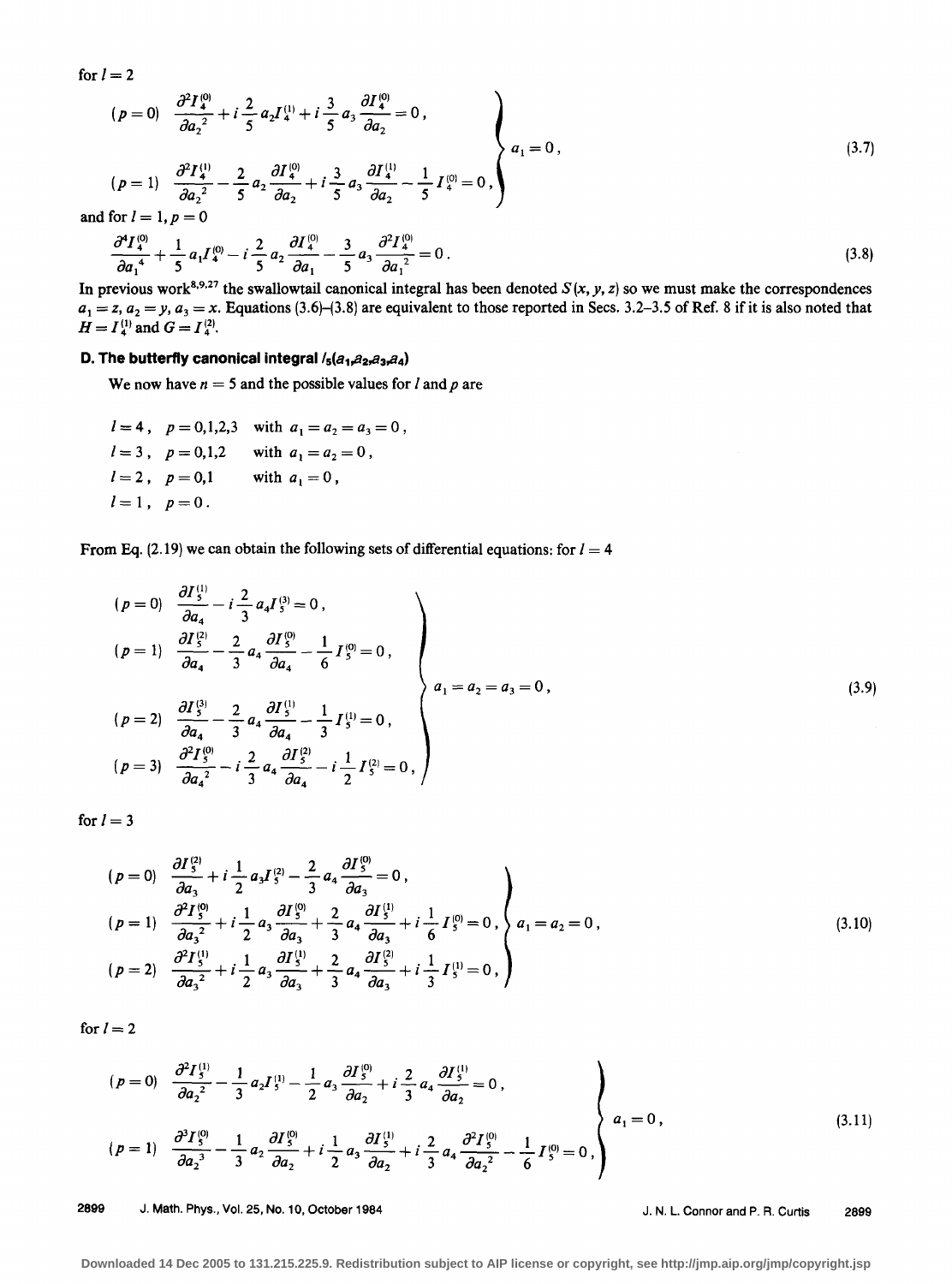and for 
$$
l = 1
$$
,  $p = 0$   
\n
$$
\frac{\partial^5 I_5^{(0)}}{\partial a_1^5} + i \frac{1}{6} a_1 I_5^{(0)} + \frac{1}{3} a_2 \frac{\partial I_5^{(0)}}{\partial a_1} - i \frac{1}{2} a_3 \frac{\partial^2 I_5^{(0)}}{\partial a_1^2} - \frac{2}{3} a_4 \frac{\partial^3 I_5^{(0)}}{\partial a_1^3} = 0.
$$
\n(3.12)

Equations  $(3.9)$ - $(3.12)$  are new results for the butterfly canonical integral.

## IV. **UNIFORM ASYMPTOTIC CUSPOID APPROXIMATION FOR OSCILLATING INTEGRALS**

An important use of  $I_n$  and its derivatives  $\partial I_n / \partial a_1$ ,  $\partial I_n / \partial a_2$ ,...,  $\partial I_n / \partial a_{n-1}$  is in the derivation of uniform asymptotic expansions<sup>1,2,10,19-23</sup> for integrals of the form

$$
\int_{-\infty}^{\infty} g(t) \exp[i f(\alpha; t)/\hbar] dt, \quad \hbar \to 0, \qquad (4.1)
$$

where  $f(\alpha;t)$  is assumed to be real for real values of t and to

have *n* coalescing real or complex saddle points defined by  
\n
$$
\frac{\partial f(\alpha;t)}{\partial t} = 0 \text{ for } t = t_j(\alpha), \quad j = 1,2,...,n.
$$
\n(4.2)

Note that the positions of the saddle points depend on a set of parameters *a.* 

A key step in the analysis is a local one-to-one uniformly analytic change of variables  $t \rightarrow u(\alpha;t)$  defined by<sup>1,2,10,19–23</sup>

$$
f(\alpha;t) = u^{n+1} + \sum_{i=1}^{n-1} a_{n-i} u^{n-i} + A,
$$
 (4.3)

where the new parameters  $\{a_{n-i}\}\$  and A depend on  $\alpha$  but not on *t.* 

In practical applications of uniform approximations, it is necessary to devise methods for calculating  $\{a_{n-1}\}\$  and A. The equations determining these quantities are  $1,2,10,19-23$ 

$$
f_j = u_j^{n+1} + \sum_{i=1}^{n-1} a_{n-i} u_j^{n-i} + A, \quad j = 1, 2, ..., n, \quad (4.4)
$$

where the  $u_i$  satisfy

$$
(n+1)u_j^n + \sum_{i=1}^{n-1} (n-i)a_{n-i}u_j^{n-i-1} = 0, \quad j = 1,2,...,n
$$
\n(4.5)

and for notational convenience we have written  $f_i = f(\alpha; t_i)$ .

For  $n = 2$  (fold) and  $n = 3$  (cusp), explicit formulas exist for the new parameters<sup>4,28–30</sup> in terms of the  $\{f_i\}$ . For  $n \ge 4$ , however, this is no longer true. To overcome this problem for the swallowtail case  $n = 4$ , we have developed iterative and algebraic techniques for the calculation of the parameters.<sup>9</sup> In this section we outline how these two techniques can be generalized from the case  $n = 4$  to arbitrary values of *n,* thereby allowing the application of uniform asymptotic techniques to oscillating integrals with an arbitrary number of coalescing saddle points.

### **A. Iterative method**

The iterative method<sup>9</sup> is applicable when the  $\{a_{n-i}\}$ are not close to the caustic associated with the transformation (4.3). On the caustic surface, two or more of the  $t_j$  (and hence also the  $f_i$  and  $u_j$  ) have coalesced.

First we simplify Eq.  $(4.4)$ . Multiplying Eq.  $(4.5)$  by  $u_i$ shows that

$$
u_j^{n+1} = -(u+1)^{-1} \sum_{i=1}^{n-1} (n-i)a_{n-i}u_j^{n-i}, \quad j=1,2,...,n,
$$
\n(4.6)

and substituting Eq. (4.6) into Eq. (4.4) gives

$$
f_j = \sum_{i=1}^{n-1} \frac{i+1}{n+1} a_{n-i} u_j^{n-i} + A, \quad j = 1, 2, ..., n. \tag{4.7}
$$

The  $t_j$  and  $u_j$  are either purely real or occur as complex conjugate pairs and it is important to consider how they are to be ordered. We order the  $t_j$  and  $u_j$  so that all complex conjugate pairs are next to each other and are before any purely real  $t_j$  and  $u_j$ . Next we construct the quantities

$$
\sum_{i=1}^{n-1} \frac{i+1}{n+1} a_{n-i} (u_{2k-1}^{n-i} - u_{2k}^{n-i}) = f_{2k-1} - f_{2k},
$$
  
\n
$$
k = 1, 2, ..., \text{int}(n/2)
$$
\n(4.8)

and

$$
\sum_{i=1}^{n-1} \frac{i+1}{n+1} a_{n-i} \left( u_{2k-1}^{n-i} + u_{2k}^{n-i} - u_{2k+1}^{n-i} - u_{2k+2}^{n-i} \right)
$$
  
=  $f_{2k-1} + f_{2k} - f_{2k+1} - f_{2k+2}$ ,  
 $k = 1, 2, ..., \text{int}(n/2) - 1$ , (4.9)

where as before int  $=$  integer part of. When *n* is an odd integer, we also need the extra equation

$$
\sum_{i=1}^{n-1} \frac{i+1}{n+1} a_{n-i} \left[ \frac{1}{2} \left( u_{n-2}^{n-i} + u_{n-1}^{n-i} \right) - u_n^{n-i} \right]
$$
  
= 
$$
\frac{1}{2} \left( f_{n-2} + f_{n-1} \right) - f_n .
$$
 (4.10)

Note there is always one real root of Eq. (4.5) when *n* is odd and in Eq.  $(4.10)$  we label this root to be  $u_n$ .

The left- and right-hand sides of Eqs. (4.8)-(4.10) are both either real or purely imaginary and so can always be written in a purely real form. For given values of  $\{u_i\}$  and  $\{f_i\}$ , Eqs. (4.8)–(4.10) represent  $n-1$  *linear* equations in the  $n-1$  variables  $a_{n-i}$  with  $i = 1, 2, ..., n-1$ . The iterative procedure to solve them is as follows

(a) Make an initial guess for the vector  $a^{(0)}$  $=(a_1^{(0)}, a_2^{(0)},..., a_{n-1}^{(0)})$ .

(b) Solve the polynomial Eq. (4.5) for its roots  $u_j(\mathbf{a}^0)$  $j = 1, 2, ..., n$ .

(c) Order the  $u_i$  in the same way as the saddle points  $t_j$  of the function  $\hat{f}(\alpha;t)$ , i.e., we have  $u = u_j \leftrightarrow t = t_j$  for  $j = 1, 2, ..., n$ .

(d) Solve the linear set of Eqs. (4.8)-(4. 10) to obtain a new value for the vector of coefficients  $a^{(1)}$ .

(e) Return to (b) and iterate until convergence is achieved.

(f) The remaining coefficient *A* can then be obtained from Eq.  $(4.7)$ .

Notice this iterative technique fails if two or more saddle points have coalesced, i.e., if they are on the caustic. In practice it is expected that the method will also become ill conditioned as the  $\{a_{n-i}\}\$ approach the caustic.

2900 J. Math. Phys., Vol. 25, No. 10, October 1984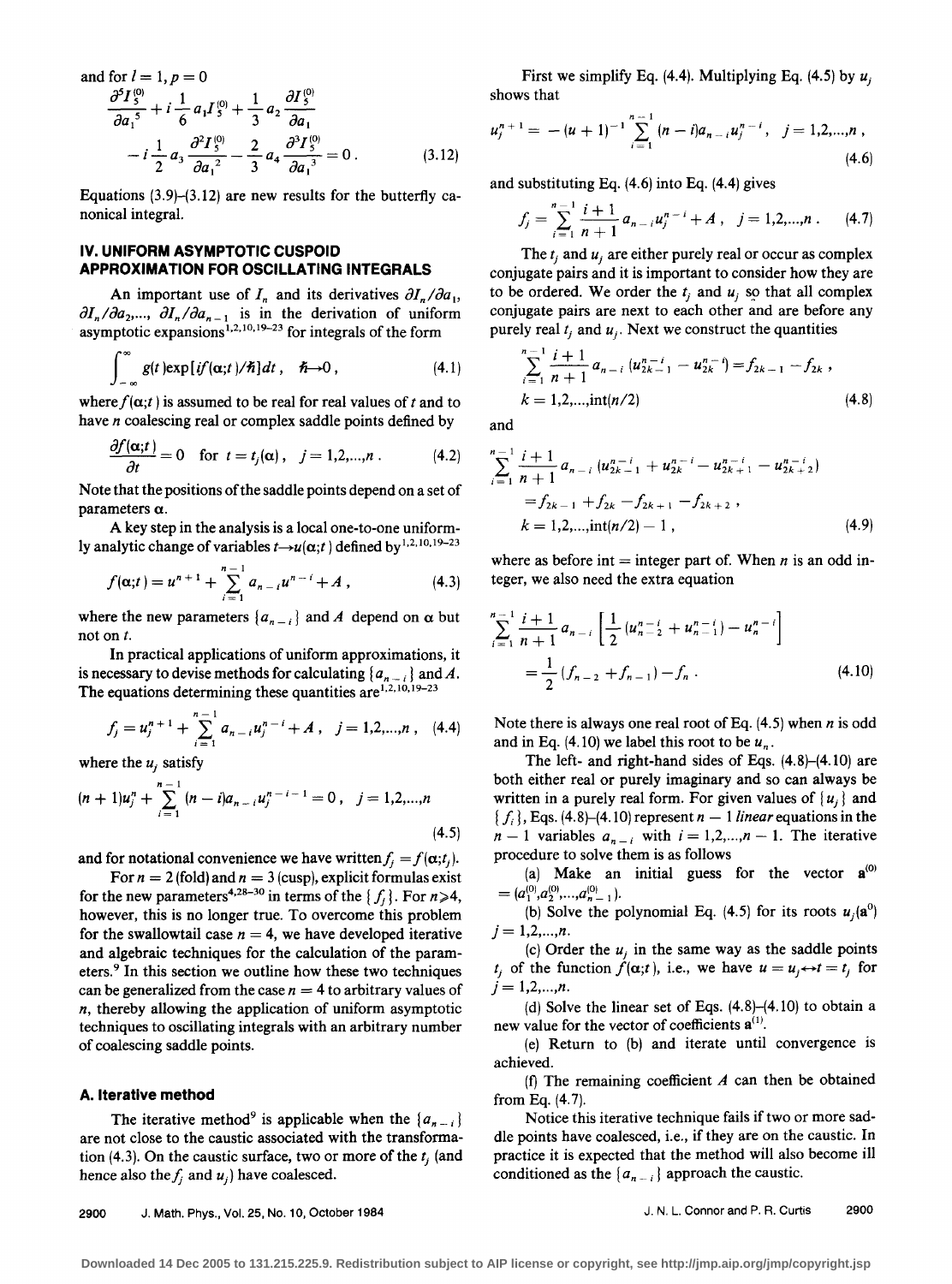### **B. Algebraic method**

Unlike the iterative scheme, the algebraic method<sup>4,9,30</sup> is expected to be most useful for  $\{a_{n-i}\}\$  actually on the caustic. The basic idea is to obtain a set of simultaneous polynomial equations for the  $\{a_{n-i}\}.$ 

First, we define the elementary symmetric polynomi $als<sup>31</sup>$ 

$$
\tau_1\{r_i\} = \sum_{i=1}^n r_i,
$$
  
\n
$$
\tau_2\{r_i\} = \sum_{i>j=1}^n \sum_{j=1}^n r_i r_j,
$$
  
\n
$$
\tau_3\{r_i\} = \sum_{i>j}^n \sum_{j>k}^n \sum_{k=1}^n r_i r_j r_k,
$$
  
\n
$$
\vdots \qquad \vdots
$$
  
\n
$$
\tau_n\{r_i\} = r_1 r_2 r_3 \cdots r_n,
$$
\n(4.11)

together with

$$
s_m\{r_i\} = \sum_{i=1}^n r_i^m \quad m = 1, 2, \dots \tag{4.12}
$$

Second, we introduce the following symmetric functions of the  $\{f_i\}$ 

$$
\bar{f}_1 = {n \choose 1}^{-1} \tau_1 \{f_i\},
$$
\n
$$
\bar{f}_2 = {n \choose 2}^{-1} \tau_2 \{f_i - \bar{f}_1\},
$$
\n
$$
\bar{f}_3 = {n \choose 3}^{-1} \tau_3 \{f_i - \bar{f}_1\},
$$
\n
$$
\vdots \qquad \vdots
$$
\n
$$
\bar{f}_j = {n \choose j}^{-1} \tau_j \{f_i - \bar{f}_1\},
$$
\n
$$
\vdots \qquad \vdots
$$
\n
$$
\bar{f}_n = {n \choose n}^{-1} \tau_n \{f_i - \bar{f}_1\},
$$
\n(4.13)

where the  $\binom{n}{i}$  are binomial coefficients. Notice that the  $f_i$  are all real even if some of the  $f_i$  are complex. Since everything on the right-hand sides of Eq.  $(4.13)$  is assumed to be known, the  $\{f_i\}$  are also known quantities. We now write each  $\tau_i$   $\{f_i - \overline{f}\}\$  in terms of  $\{\tau_i$   $\{f_i\}\}\$  and then in terms of  ${s_j f_i}$ . We now use Eq. (4.7) to express the  $s_i f_i$  in terms of  $\{s_m\{u_i\}\}\$ . At this point we have obtained  $\{\overline{f}_i\}$  in terms of  $\{s_m\{u_i\}\}\$ . The final step is to use Newton's formulas<sup>32</sup> for the sums of powers of the roots of the polynomial Eq. (4.5) to write  $\{s_m\{u_i\}\}\$ and hence,  $\{\bar{f}_i\}$  in terms of  $\{a_{n-i}\}\$ . It should be noted that the algebraic steps just described involve a huge amount of manipulation for  $n \geq 4$  and it is only feasible to carry them out with the help of a symbolic algebraic computer program such as REDUCE or MACSYMA.

The result of the operations outlined above is a set of  $n-1$  polynomial equations in the variables  $a_{n-1}$ ,  $i= 1,2,...,n-1$  and one equation in the  $\{a_{n-i}\}\$  and *A*. The solution of these equations for given input data  $\{f_j\}$  then yields the desired values of  $\{a_{n-i}\}\$  and A.

The main advantage of the algebraic method is that it remains valid on the caustic. Indeed in this circumstance the

2901 J. Math. Phys., Vol. 25, No. 10, October 1984

set of polynomial equations for the  $\{a_{n-i}\}\$  and A are expected to be easier to solve numerically than when the  $\{a_{n-1}\}\$ are off the caustic. In addition, if  $f(\alpha;t)$  has a special symmetry which results in some of the  $a_{n-i}$  being identically zero, the set of polynomial equations will simplify and also be easier to solve. Thus in practice the iterative and algebraic methods for determining  $\{a_{n-i}\}\$  and *A* are expected to be complementary.

### **V. SUMMARY AND CONCLUSIONS**

In this paper we have derived the differential equations satisfied by the cuspoid canonical integral  $I_n(\mathbf{a})$  and its partial derivatives for any value of *n.* Our method consists in finding a set of coupled linear ordinary differential equations for each step in the sequence  $I_n(0,0,...,0,0)$  $\rightarrow I_n (0,0,...,0,a_{n-1}) \rightarrow I_n (0,0,...,a_{n-2},a_{n-1})$ 

 $\rightarrow \cdots \rightarrow I_n (0, a_2, \ldots, a_{n-2}, a_{n-1}) \rightarrow I_n (a_1, a_2, \ldots, a_{n-2}, a_{n-1}).$  The results obtained in Sec. II provide everything that is required for the method (differential equations, transformations, and initial conditions).

In practical implementations of this technique for the numerical evaluation of  $I_n(\mathbf{a})$  and its partial derivatives, it is also necessary to consider the stability of the differential equations when they are integrated. Previous calculations for  $n = 3$  (cusp)<sup>4-6,18</sup> and  $n = 4$  (swallowtail)<sup>8</sup> indicate that the method will be numerically stable when all the saddle points of  $P_n(u)$  [see Eq. (2.2)] are real, because this condition implies that the independent solutions of the differential equations are then all of oscillatory type. It is important to note that the region of  $(a_1, a_2, ..., a_{n-1})$  space which corresponds to all real saddle points for  $P_n(u)$  is also the region where  $I_n$ (a) has the richest structure. Outside of this region the independent solutions of the differential equations will contain exponentially increasing solutions which will eventually limit the accuracy to which  $I_n(\mathbf{a})$  can be computed.

We have also considered the problem of determining the parameters a for use in the uniform asymptotic cuspoid approximation. We have shown how the iterative and algebraic methods developed earlier<sup>9</sup> for the special case of  $n = 4$ can be generalized to arbitrary values of *n.* 

Finally, we wish to emphasize that the treatment presented in this paper has unified and generalized previous researches on the cuspoid canonical integrals, in which each value of *n* had been treated as a special case.

### **ACKNOWLEDGMENTS**

J.N.L.C. thanks Professor R. A. Marcus for his hospitality at the A.A. Noyes Laboratory of Chemical Physics, California Institute of Technology, Pasadena, California and NATO for a Senior Scientist award. P.R.C. thanks the States of Jersey Education Committee for a research studentship. The algebraic calculations were carried out on the CDC 7600 computer of the University of Manchester Regional Computer Centre.

J. N. L. Connor and P. R. Curtis 2901